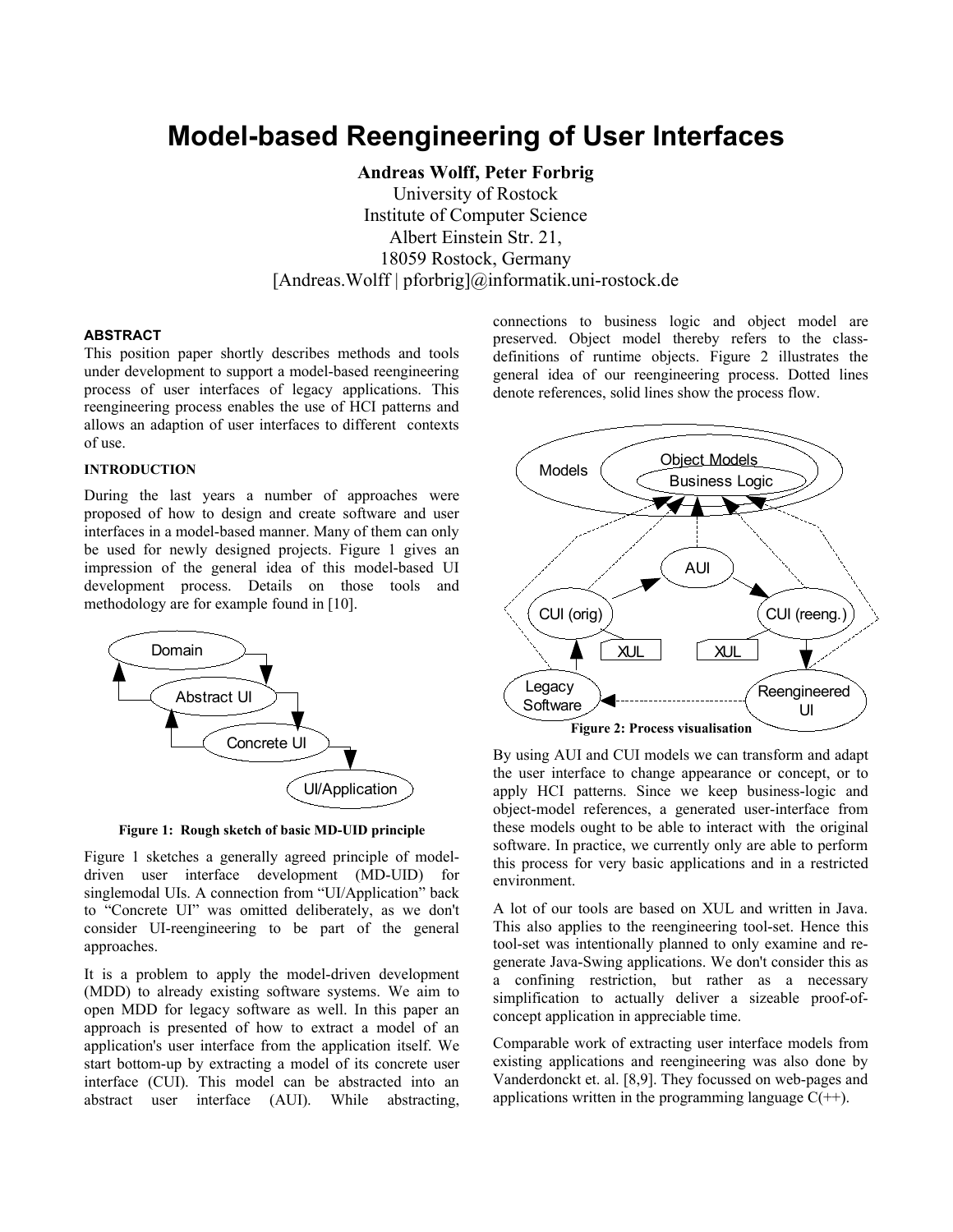Other related work was done by Mainetti et.al. [11]. They are focussing on the redesign of web applications, also including code analysis to derive object models and business logic.

To assist the reengineering of character based user interfaces to graphical user interfaces a model based approach was proposed by Tucker and Stirewalt [13]. It focusses on batch-command systems and utilizes an intermediate model comparable to data flow diagrams to determine required user input and application flow. It seems to have been abandoned though.

Another of our main research topics is to integrate HCI patterns into MDD. Object oriented design patterns, as introduced by Gamma et. al., are considered as valuable aid in software development. We expect comparable benefit of HCI patterns as well and therefore try to integrate those patterns into our model-based UI development process.

The main principle to achieve this is to translate HCI patterns into machine-readable attributed components when and where appropriate. We call these components "pattern instance components (PIC)" [7] as they contain an instance of their respective pattern. PICs are used to semiautomatically transform parts of abstract or concrete interfaces to follow a certain pattern.

Arnout's [1] research on object-oriented pattern components inspired our proceeding, which is e.g. described in [2].

## **EXTRACTING USER INTERFACE MODELS**

To extract UI models from Java applications a tool "Swing2XUL" is under development. Swing2XUL is a wrapper application. It registers listeners for any frame that is instantiated by a running application. By entering a special keyboard command it converts the contents of any currently active frame to XUL [6], see figures 3 and 4 for an example.

Our demonstration application is simple. It has two labelled input fields for entering first name and surname. On pressing "Propose User Id" a new string is calculated by concatenating the first three letters of both name parts. Afterwards this string is converted into lower-case form and presented as "User-Id" in its own text field.

| <b>Test-App</b> |         |
|-----------------|---------|
|                 |         |
| First name      | Andreas |
| Surname         | Wolff   |
| User-Id         | landwol |
| Propose User Id | Close   |
|                 |         |
|                 |         |



Figure 4 depicts how SeaMonkey's Gecko engine interprets Swing2XUL's parsing result of the frame shown in figure 3. We consider this XUL result as CUI of our application. Taking it as input we are able to derive an AUI of this application in an UIML [12] related dialect. See USGP in [3] for details, we do not want to discuss that matter in this paper.

## **BUSINESS LOGIC AND OBJECT MODEL**

Converting a Swing-UI to a similar looking XUL-UI is not difficult. Major problem is to get an object-model and keep the linkage from UI elements to that. Those references are needed later to synthesize a running application.

In a simple first attempt we tried to make use of XMI-UML models, generated from an application's Java source code by ArgoUML [5].

| $ \Box$ $\times$<br>Test-App - SeaMonkey {Build ID: } |                                                                                                                                                                                         |  |
|-------------------------------------------------------|-----------------------------------------------------------------------------------------------------------------------------------------------------------------------------------------|--|
|                                                       |                                                                                                                                                                                         |  |
| 孑<br>Test-App                                         |                                                                                                                                                                                         |  |
| First name                                            | Andreas                                                                                                                                                                                 |  |
| Surname                                               | Wolff                                                                                                                                                                                   |  |
| User-Id                                               | andwol                                                                                                                                                                                  |  |
| Propose User Id                                       | Close                                                                                                                                                                                   |  |
| ш.                                                    | 4<br>Œ<br>Done<br>$\blacksquare$ . The state of $\blacksquare$ . The state of $\blacksquare$ . The state of $\blacksquare$ is the state of $\blacksquare$ . The state of $\blacksquare$ |  |

**Figure 4: XUL rendering of Swing2XUL's result**

Swing2XUL, per introspection, can identify the runtimeclass of any triggered action and displayed object and by that connect it to our object-model. Such a reference basically is a pointer to an element within our XMI-UML. This information, i.e. the detected reference, is stored into our generated XUL-GUI. It is stored as an attribute, within an own namespace, in its respective XUL-element.

For the purpose of reengineering our sample application the relevant references would point 1) to an action to calculate a user id and 2) to a close action. Both are annotated within their XUL button elements.

Check boxes, radio button and menus are handled in a similar manner. More complex references are needed for tables and trees to consider their respective internal models, renderers and editors.

#### **REENGINEERING**

At this point we have a concrete user interface and our object-model. Thus the reverse engineering of our sample application, with respect to model based development, was successful.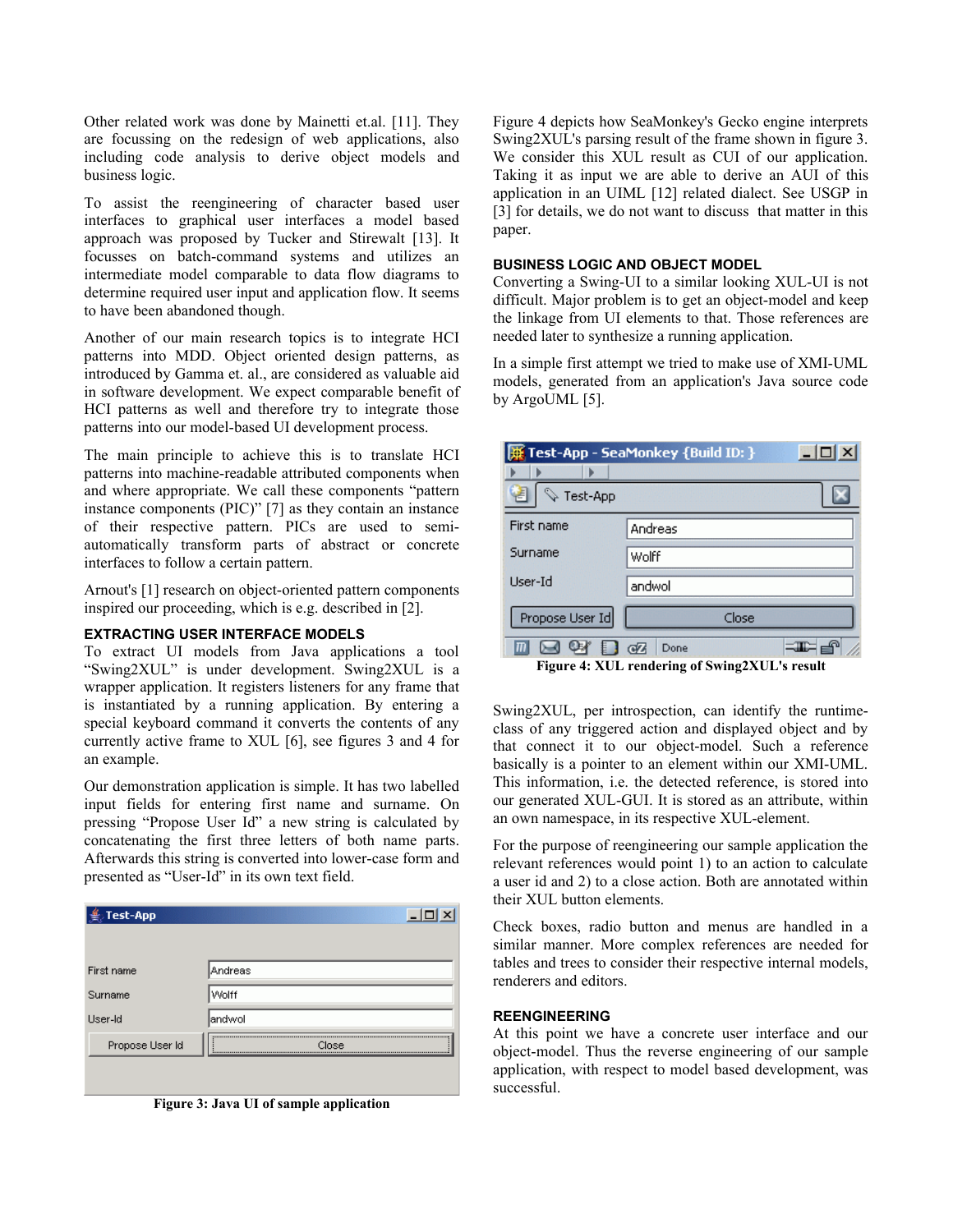We now are able to rearrange the user interface of our sample application and to generate a new running application with a different UI from that.

Assuming that usability testing has shown that users want more guidance through the application, we decided to apply the "Wizard" pattern [4] to it. This is a semi-automatic process.

A human designer has to decide which elements of the UI are to put in each single wizard page and also their sequence.

Application of patterns to a concrete user interface and editing of XUL based CUI specifications is done by a specialized editor named XUL-E [2].

PICs form the basis of pattern application. As mentioned before these are components consisting of transformation rules. Those rules allow the modification of concrete user interfaces in XUL based on an abstract model description, in this case "Wizard's" details.

An application of PIC "Wizard" generates a number of views, or pages, that are interconnected by "Next", "Prev" and "Finish" controls.

Sequence and content of pages are determined by multiple area selections and their sequence. This is an interactive process. At first one draws a selection rectangle around the planned content for page one, afterwards one draws another selection rectangle around the future content of page two, etc.

Figure 5 illustrates what decisions were made for our example. Section "I" denotes all UI elements selected for the first wizard page, "II" elements for the second page and "III" elements for the third page.



**Figure 5: Designer decision for wizard pages**

After conducting every necessary selection in proper sequence and applying the PIC "Wizard" XUL-E creates three additional windows, or wizard pages, as it is shown in figure 6.

This resulting CUI can be edited as in any other UI editor. The third view, counted top-down, does not meet our requirements and will be edited.



**Figure 6: Result of PIC transformation**

It was modified manually by removing "Next" and "Finish" buttons and moving the buttons from the original application into their positions. This results in a user interface as shown in figure 7 for that wizard page.

| User-Idi<br>. | landwol                                                  |       |  |
|---------------|----------------------------------------------------------|-------|--|
| <b>Elev</b>   | Propos.                                                  | Close |  |
|               | Figure 7: Manually redesigned UI of 3 <sup>rd</sup> page |       |  |

## **GENERATING THE REENGINEERED APPLICATION**

Our new user interface is still only displayable by XUL interpreters and it is not possible for them to interact with the original application.

We now need to generate a Java GUI that resembles our designed CUI and re-establishes connections to business logic and object-model.



**Figure 8: New User Interface of our sample application**

There are already existing XUL interpreters for Java. For runtime interpretation as well as code generators. Possibly we might use them in a later evolution of our tools. But for